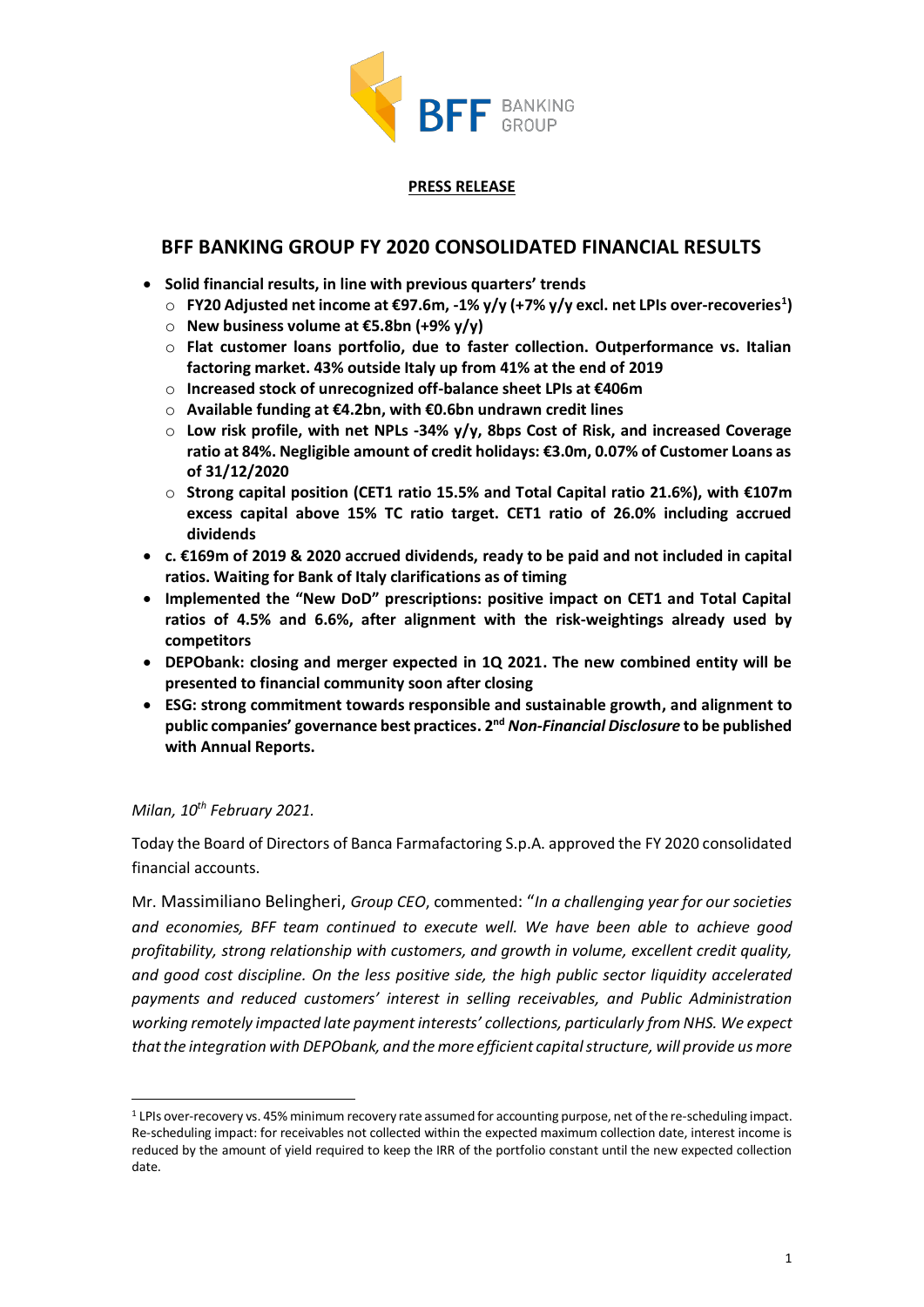

*opportunities to grow the business.*"

#### **KEY CONSOLIDATED ACCOUNTS ITEMS**<sup>2</sup>

#### *Main Profit and Loss data*<sup>3</sup>

FY20 **Adjusted Interest Income** was €245m (-1% y/y, +2% excluding net LPIs over-recoveries vs. previous year). In 2020 **Adjusted Interest Income/RWAs**<sup>4</sup> was 10.0% with previous risk-weights (12.2% with new risk-weights) vs. 10.6% in 2019, driven by lower LPIs collection.

The **LPIs cashed-in** were €78.1m in 2020, vs. €88.4m in 2019 and €90.1m in 2018.

The **stock of unrecognized off-balance sheet LPIs** (the stock of LPIs accrued, but that has not been collected and has not gone through the P&L yet), increased by €10m y/y (+3%) to €406m at the end of 2020. The total LPIs stock amounted to €681m before taxes (+7% y/y). All LPIs overrecoveries are accounted when cash-collected<sup>5</sup>, and there is no sale of LPIs to third parties.

The **interest expenses** slightly decreased to €47m (-3% y/y), mainly driven by the €4m y/y reduction of the Zloty funding<sup>6</sup>, partially offset by

- (i) the increase of average drawn funding from  $\epsilon$ 3.3bn to  $\epsilon$ 3.6bn y/y;
- (ii) the incidence of more expensive and less flexible lines, such as on-line deposits and bonds,

Positive impacts:

<sup>2</sup> Profit and Loss and Balance Sheet consolidated figures for the full year 2020 (both adjusted and reported) include IOS Finance. The P&L figures for the full year 2019 include IOS Finance's results only for 4Q 2019, since the acquisition was completed on 30<sup>th</sup> September 2019. The consolidated balance sheet figures as of 31<sup>st</sup> December 2019 include the assets and liabilities of IOS Finance at fair value.

<sup>3</sup> Adjusted P&L numbers exclude €6.6m after taxes (€9.0m before taxes) in 2020 vs. €5.6m after taxes (€8.4m before taxes) in 2019.

<sup>•</sup> €4.1m after taxes (€5.7m before taxes) positive impact in P&L in 2020 (negative impact of €0.5m after taxes and €0.7m before taxes in 2019), due to the change in PLN/€ exchange rate on the acquisition loan for the purchase of BFF Polska Group, which is offset by a negative change in equity reserve (included in the capital ratios), reflecting the natural hedging between these two balance sheet items;

<sup>•</sup> €1.2m of building value tax step-up in FY20 vs. €1.5m net positive impact of the IOS Finance's goodwill tax stepup in 2019.

Negative impacts:

<sup>•</sup> €8.1m after taxes (€11.4m before taxes) M&A costs in 2020 vs. €3.2m after taxes (€4.5m before taxes) in 2019, related to DEPObank and IOS Finance acquisitions;

<sup>•</sup> €1.7m of current taxation charges arising from the one-off 2019 dividends distribution by the subsidiaries to the Parent Company BFF in 1Q20;

<sup>•</sup> *Group CEO* post IPO retention bonus in 2019 of €1.7m, of which half was paid in shares;

<sup>•</sup> €1.0m after taxes (€1.4m before taxes) costs in 2020 (€1.3m after taxes and €1.7m before taxes in 2019) related to the *Stock Option Plan 2016*, the *Stock Option Plan 2020*, and the *Stock Grant Plan 2019*. This item generates a positive equity reserve, with therefore no impact on Group's equity;

<sup>•</sup> €0.9m after taxes (€1.3m before taxes) in 2020 of extraordinary contributions to *Fondo Interbancario di Tutela dei Depositi* (FITD) and Resolution Fund vs. €0.5m after taxes (€0.6m before taxes) in 2019.

<sup>4</sup> Average RWAs. The 2020 ratio benefits from the reduction of the RWAs in 4Q 2020, due to the application of the 20% risk-weighting from 31-Dec-2020.

<sup>5</sup> See the illustrative example in slide n° 27 of th[e presentation published on 11-Nov-2020.](https://investor.bffgroup.com/documents/956773/0/Virtual+roadshow+post+9M+2020+results_November+2020+v2.pdf/e49209aa-c578-9b14-4e5b-2b8d23a853e9)

<sup>6</sup> After that National Bank of Poland cut the reference rate by 50bps on 9-Apr and by additional 40bps on 28-May.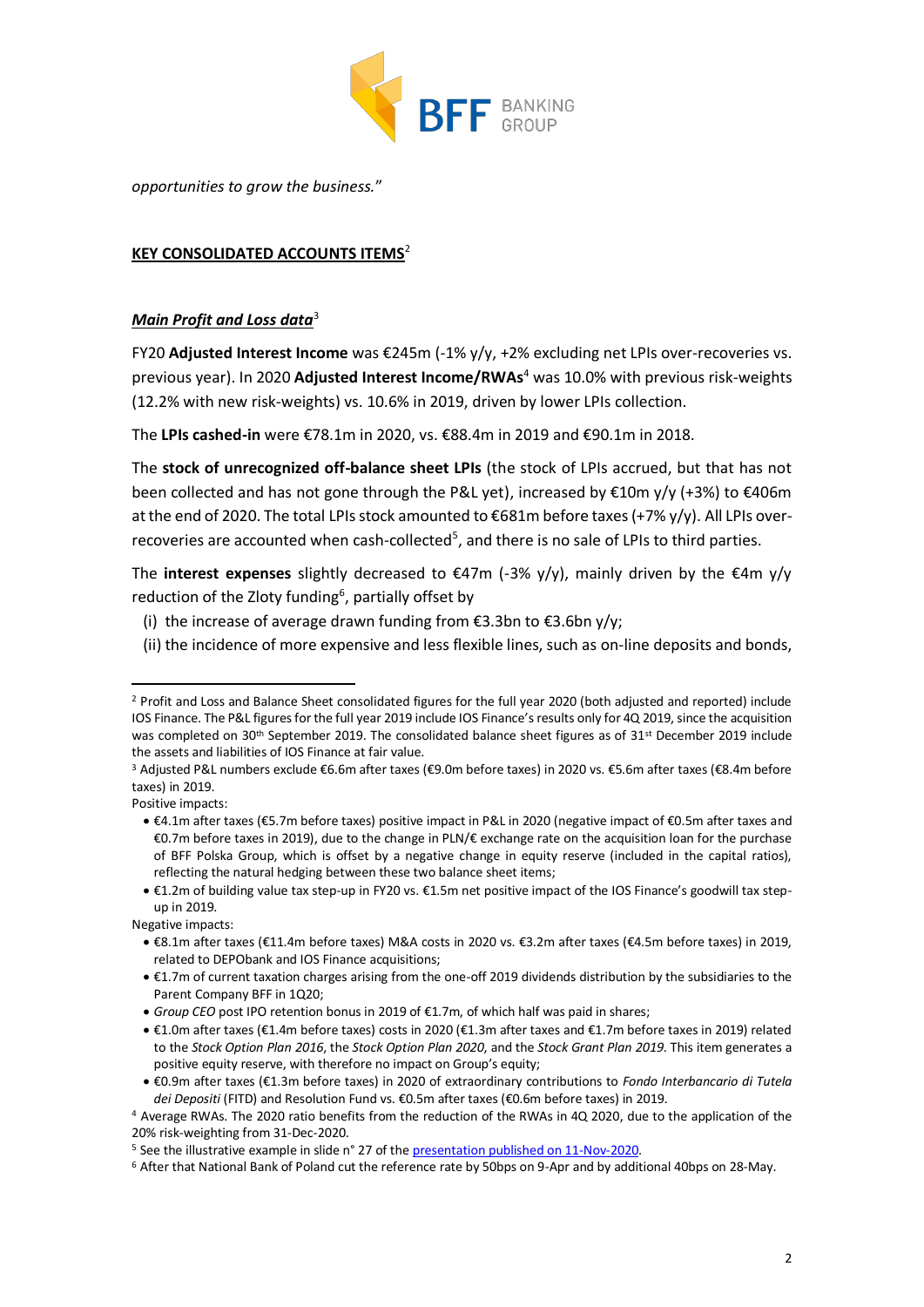

to prefund a higher expected portfolio.

The average **Cost of Funding** (excluding REPO) decreased by 6bps y/y to 1.52% in 2020.

BFF has a natural currency hedge: forex assets are funded with forex liabilities, hence BFF's Zloty balance sheet has a neutral interest rate sensitivity. Moreover, BFF has no funding costs linked to Government bond yields, and no European Central Bank refinancing risk.

Both the **Adjusted Net Interest Income** and the **Adjusted Net Banking Income** were almost flat vs. FY19 to €198m and €204m respectively, +4% y/y excluding net LPIs over-recoveries.

In 2020 the annualised net return on RWAs (**RoRWA**) <sup>7</sup> was 8.1% with previous risk-weights(9.8% with new risk-weights) vs. 8.6% in 2019, driven by lower LPIs collection.

Recovery of credit collection costs are accounted on a cash basis in **other operating income** (P&L item "230"), which increased from €7.2m in 2019 to €10.4m in 2020.

Decreasing annualised **Adjusted**<sup>8</sup> **Operating Costs/Average Loans ratio** to 2.01% (vs. 2.09% in 2019), despite investment in growth.

**Adjusted Operating Costs** were equal to €78m, up by 3% y/y, driven by:

- 7% y/y increase in personnel costs, due to higher employee base *(see below)*;
- 1% y/y decrease in other operating expenses, following higher efficiency in cost structure, despite the set-up of (i) the branch in Greece and (ii) the digital platform in Spain;
- higher Ordinary Resolution and *Fondo Interbancario di Tutela dei Depositi* (FITD) contributions: in 2020 equal to €3.5m in total vs. €2.6m in 2019.

Adjusted Cost/Income ratio<sup>9</sup> slightly increased to 38% (37% in 2019), driven by lower net LPIs over-recoveries.

The **employees** at Group level increased from 517 at the end of 2019 (of which 178 in BFF Polska Group) to 535 at the end of 2020 (of which 174 in BFF Polska Group); the 361 employees of BFF, excluding BFF Polska Group, include the employees in Italy (with the Polish branch established in Sep-19), Spain, Portugal, and Greece.

**Loan Loss Provisions ("LLPs")** were €3.2m in 2020 compared to €2.4m in 2019, increasing NPLs Coverage ratio (excluding the Italian municipalities in conservatorship) from 75% at YE19 to 84% as of 31/12/2020. The annualised **Cost of Risk** was 8bps in 2020 *(see below)*.

FY20 **Reported Net Income** was €91.1m compared to €93.2m in FY19, -2.2% y/y mainly due to higher M&A costs. The positive impact from the change in PLN/€ exchange rate was €4.1m in FY20 (vs. a negative impact of €0.5m in 2019), all numbers after taxes, and offset by a negative

<sup>7</sup> Calculated as Adjusted Net Interest Income/Average RWAs. The 2020 ratio benefits from the reduction of the RWAs in 4Q 2020, due to the application of the 20% risk-weighting (ex art. 116 CRR) from 31-Dec-2020.

<sup>8</sup> Adjusted to exclude extraordinary costs (€13.8m in 2020 vs. €8.5m in 2019) related to the *Stock Option Plan 2016*, the *Stock Option Plan 2020*, and the *Stock Grant Plan 2019* (€1.4m vs. €1.7m), the extraordinary contributions to FITD and Resolution Fund (€1.3m vs. €0.6m) and the M&A costs (€11.0m vs.€4.5m); €1.7m of *Group CEO* post IPO retention bonus (€0.7m in net provisions for risks and charges) for 2019, of which half was paid in shares.

<sup>9</sup> Computed as Adjusted Operating Costs/Adjusted Net Banking Income.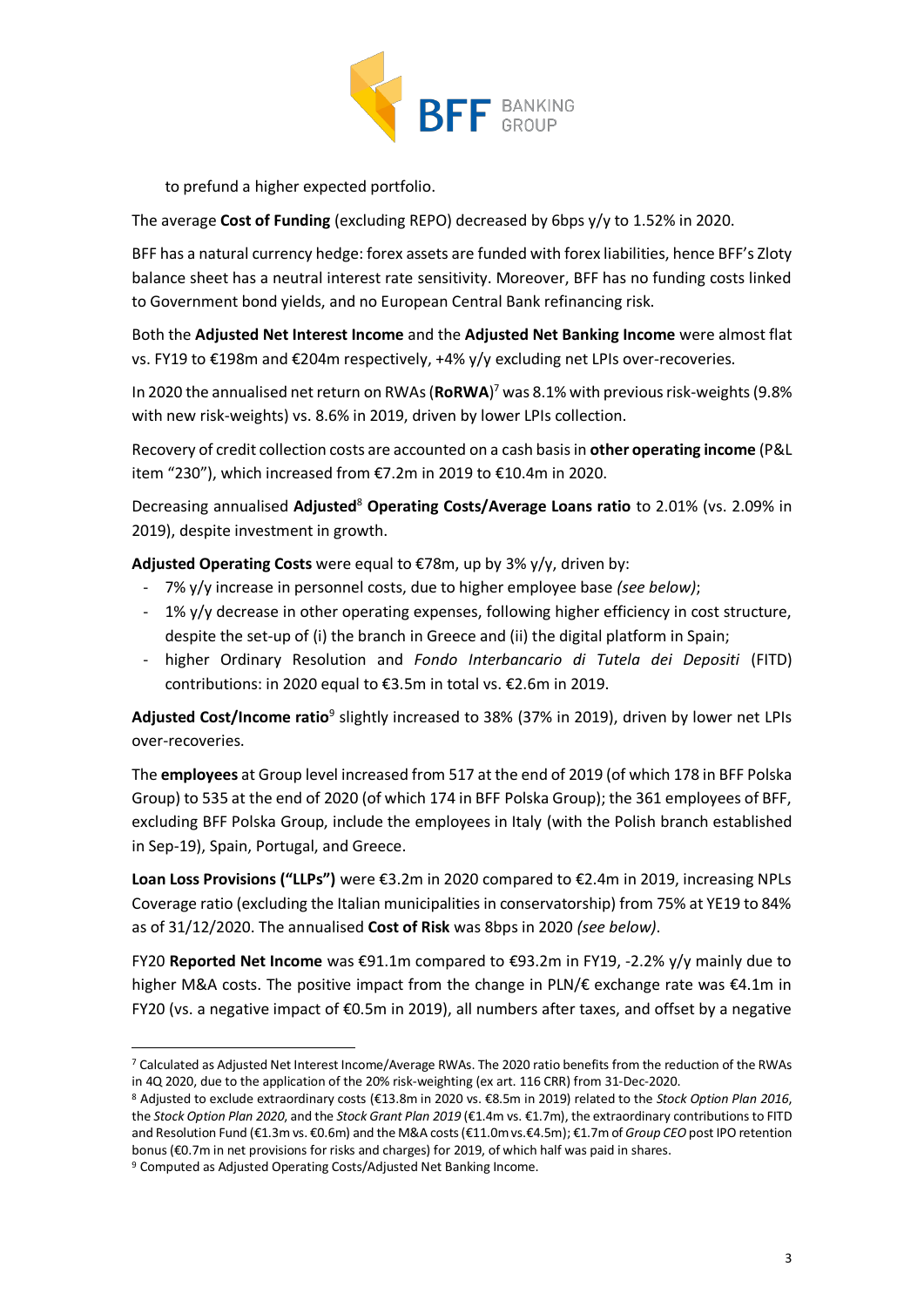

change in equity reserve, reflecting the natural hedging approach adopted by BFF.

**Adjusted Net Income** was almost stable at €97.6m vs. €98.8m in 2019, -1% y/y (+7% excluding net LPIs over-recoveries), despite:

- (i) net LPIs over-recovery €9.5m lower than FY19, with €10.4m lower LPIs cashed-in y/y;
- (ii) prudent provisioning (+ $\epsilon$ 0.8m y/y), that increased NPLs Coverage ratio<sup>10</sup> from 75% in 2019 to 84% in 2020.

The **RoTE**<sup>11</sup> for 2020 was equal to 36% vs. 38% in 2019 based on the Adjusted Net Income.

The **2020 dividends** amount to €97.6m vs. €70.9m in 2019 (+38% y/y) and €91.8m in 2018, with €107m of excess capital over 15% Total Capital ratio target, based on new 20% risk-weighting in 2020<sup>12</sup>, and is equivalent to a 100% pay-out ratio<sup>13</sup> (vs. 72% in 2019), with a **dividend per share (DPS)** of €0.529<sup>14</sup>. The increase in free cash flow for shareholders generated in the year is 29% y/y on a like-for-like basis (€84.9m in 2020 vs. €65.6m in 2019). Both 2019 and 2020 dividends are ready to be paid, but BFF is waiting for Bank of Italy clarifications as of timing<sup>15</sup>.

### *Main Balance Sheet data*

The Group recorded overall **New Business Volume** of €5,786m (of which €765m related to BFF Polska Group), +9% year-on-year (+19% y/y excluding IOS Finance for 2019) compared to FY19 (€5,312m, of which €587m of BFF Polska Group and €461m of IOS Finance), mainly driven by higher volume in Spain (+75% y/y excluding IOS Finance for 2019 and +18% y/y including IOS Finance for 2019), in Poland (+30% y/y, +35% at constant FX rate), and in Portugal with +42% y/y. Italy remained stable above €3.0bn (-2% y/y), notwithstanding the negative performance of the factoring market (-11.2% y/y<sup>16</sup>). Greece contributed for €65m (vs. €54m in 2019), Slovakia for €24m (vs. €17m) and France for €15m.

At the end of 2020 **Net Customer Loans** were €4,067m (of which €901m related to BFF Polska Group), -1% y/y to compared to  $\epsilon$ 4,118m at the end of 2019 (of which  $\epsilon$ 890m related to BFF Polska Group). Loans in Italy decreased by 6% y/y (from €2,439m vs. €2,302m), with high liquidity in the system that accelerated the collection of newest invoices, vs. factoring market down by 7.8% y/y<sup>17</sup>. The Polish portfolio in 2020 was equal to  $\epsilon$ 693m, affected by depreciation of the Euro/Zloty exchange rate (-1% y/y, +6% growth at constant FX rate) and by prepayments. Loans in Spain, including IOS Finance, were  $\epsilon$ 589m (-4% y/y), with the Government allocating c.

<sup>&</sup>lt;sup>10</sup> Excluding Italian municipalities in conservatorship.

<sup>11</sup> RoTE is calculated on the average tangible equity, excluding both the FY20 net income and the 2019 Dividend of €70.9m not distributed yet.

<sup>12</sup> Starting from 31-Dec-2020.

<sup>13</sup> Calculated on the Adiusted Net Income.

<sup>14</sup> Computed considering #184,694,346 BFF ordinary shares, after the capital increase of #14,043,704 shares in favour of Equinova.

<sup>&</sup>lt;sup>15</sup> See also the press release o[f 28](https://investor.bffgroup.com/en/press-releases/postponement-of-the-proposed-dividend-distribution-ordinary-shareholders-meeting)<sup>[th](https://investor.bffgroup.com/en/press-releases/postponement-of-the-proposed-dividend-distribution-ordinary-shareholders-meeting)</sup> [January](https://investor.bffgroup.com/en/press-releases/postponement-of-the-proposed-dividend-distribution-ordinary-shareholders-meeting) [2021.](https://investor.bffgroup.com/en/press-releases/postponement-of-the-proposed-dividend-distribution-ordinary-shareholders-meeting)

<sup>16</sup> Total factoring cumulative turnover in Italy as of 31-Dec-2020; source: Assifact data.

<sup>&</sup>lt;sup>17</sup> Advances to customers in Italy as of 31-Dec-2020; source: Assifact data.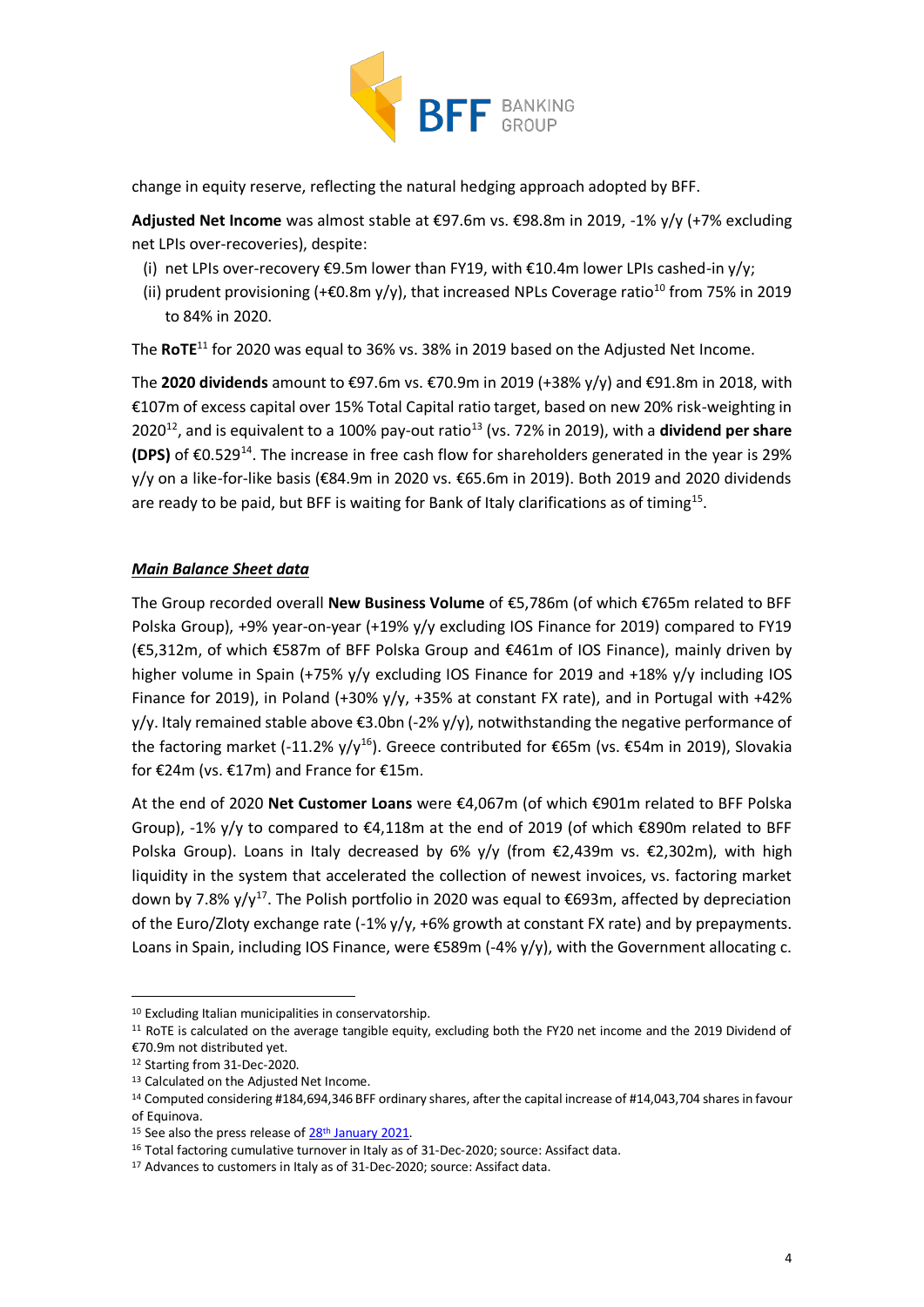

€39bn to the Autonomous Communities in 2020<sup>18</sup>. In Portugal and in Greece the Customer Loans portfolios were up respectively +52% and +78% y/y. International markets (Spain, Portugal, Poland, Slovakia, Czech Republic, Greece, Croatia, and France) represented 43% of total loans at the end of 2020, up from 41% at the end of 2019.

The **Available Funding**<sup>19</sup> of the Group was €4,187m as of 31/12/2020, with €0.6bn excess liquidity (**undrawn Funding**<sup>20</sup>), +47% y/y, due also to lower end of the year demand. On-line deposits increased by 22% y/y to €1,652m, representing 47% of drawn funds (the Group does not offer current accounts, but only term deposits, with no or limited prepayment options). Additionally, the Group has no funding cost linked to the Italian Government funding cost or rating, and does not recourse to ECB TLTRO or any other emergency liquidity measures.

In January 2021 Moody's confirmed again all Banca Farmafactoring S.p.A. **ratings**, with Developing outlook for the Long-term Issuer Rating ("Ba1") and Positive outlook for the Longterm Bank Deposits Rating ("Baa3")

The Group maintained a strong liquidity position, with a **Liquidity Coverage Ratio (LCR)** of 635.4% as of 31/12/2020, mainly due to significant principal collections close to year end. The **net stable funding ratio (NSFR)** and the **leverage ratio**, at the same date, were equal to 114.4% and 4.1% respectively<sup>21</sup>. The NSFR of the Group will be positively impacted from 2Q 2021 by the new regulation, which establishes more favourable weighting factors for the assets and liabilities related to factoring activities (estimated 200.4% fully phased-in).

At the end of 2020 the **Government bond portfolio (HTC and HTC&S)** was equal to €1,682m – of which €746m are represented by the CCT bond (part of HTC portfolio) that BFF bought from DEPObank at signing on  $13<sup>th</sup>$  May 2020 – 15% of total assets excluding the CCT bond. As of 31/12/2020 the mark-to-market of the HTC portfolio was positive for €38m after taxes (not recognised neither in the P&L nor in the balance sheet). At the end of 2020, the duration of the entire portfolio was 34.2 months vs. 26.7 months (25.9 months for the HTC portfolio and 35.4 months for the HTC&S portfolio) at YE19.

### *Asset quality*

The Group continues to benefit from a very low exposure towards private sector, with prudent provisioning and negligible credit risk. **Net NPLs** excluding Italian Municipalities in conservatorship were down to €2.8m (-34% y/y) at 0.1% of net loans, with an 84% **Coverage ratio** up from 75% at YE19 and YE18.

The excellent asset quality is confirmed, with a negligible amount of credit holidays ( $\epsilon$ 3.0m,

<sup>18</sup> Source: Ministerio De Hacienda, Sistemas de Financiación y Deuda Pública - [https://www.hacienda.gob.es/es-](https://www.hacienda.gob.es/es-ES/CDI/Paginas/EstabilidadPresupuestaria/20140410_LIQUIDEZ.aspx)[ES/CDI/Paginas/EstabilidadPresupuestaria/20140410\\_LIQUIDEZ.aspx.](https://www.hacienda.gob.es/es-ES/CDI/Paginas/EstabilidadPresupuestaria/20140410_LIQUIDEZ.aspx)

<sup>19</sup> Excluding ECB funds REPOs, and not considering financing for BFF Polska Group and IOS Finance acquisitions, respectively PLN 378m and €26m.

<sup>20</sup> Based on utilised credit lines.

<sup>21</sup> Calculated on the Banking Group perimeter (pursuant to TUB – *Testo Unico Bancario*).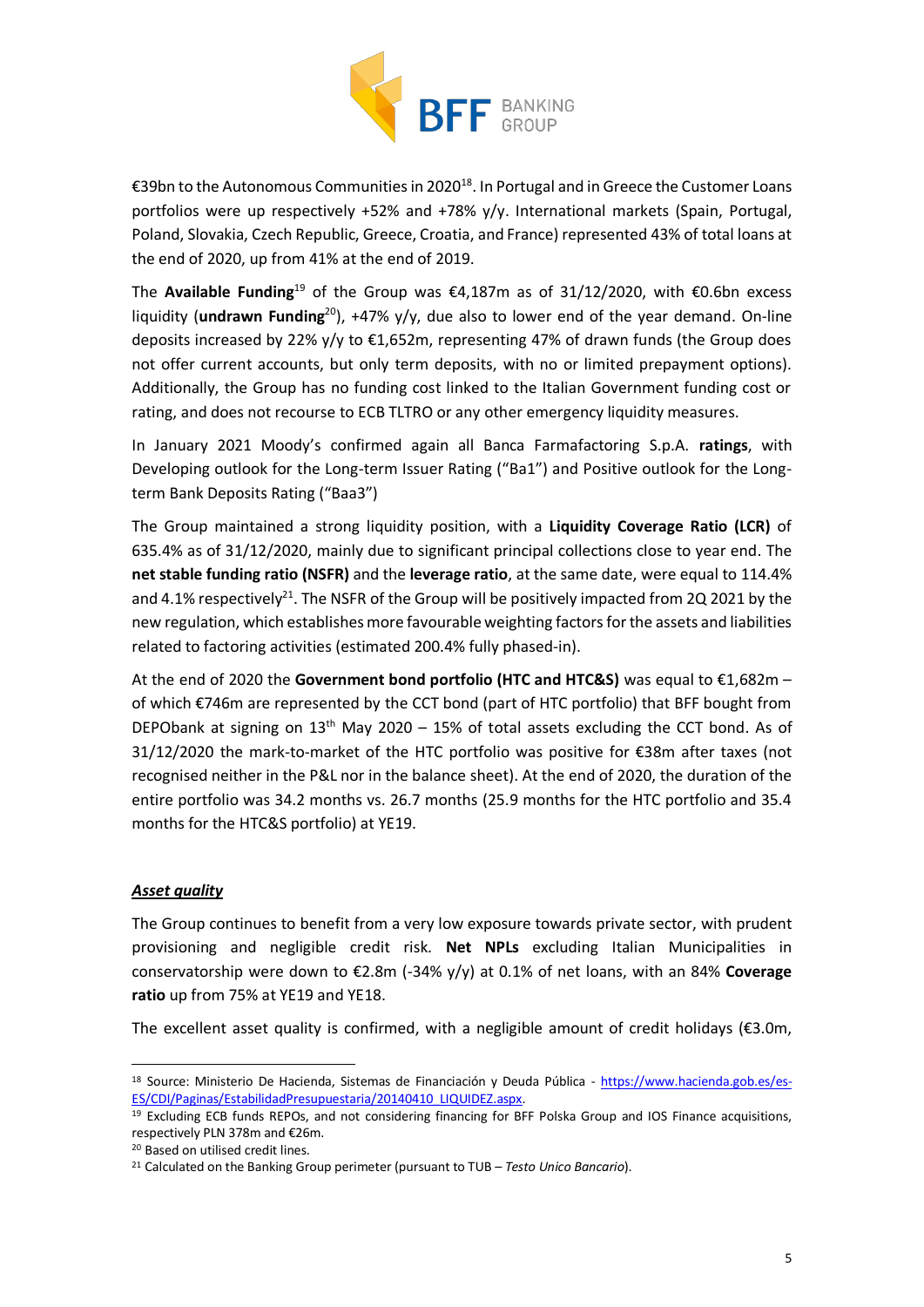

0.07% of Customer Loans as of 31/12/2020), and an annualised **Cost of Risk** of 8bps in 2020, including the impact on IFRS 9 of COVID-19 on the macroeconomic scenario, vs. 6bps in 2019. 2bps are related to the residual €0.9m net customer loans of BFF Polska's SME factoring business (in run-off).

The increase in **total net NPLs** from €61.9m at YE19 to €66.8m at end of 2020 is entirely driven by the growing exposure towards the Italian municipalities in conservatorship ("*Comuni in dissesto*"), from €57.7m to €64.0m year on year (which includes €5.6m related to Italian municipalities already in conservatorship at purchase). These exposures are classified as NPLs by regulation, despite BFF is legally entitled to receive 100% of the principal and LPIs at the end of the process (collected 100% of closed conservatorships).

At the end of 2020 **net Past Due** amounted to €42.1m (€34.7m and €72.6m at the end of Dec-19 and Dec-18 respectively).

**Total impaired assets** (non-performing, unlikely to pay and past due) – **net of provisions** – were €124.6m (€106.2m at YE19 and €119.7m at YE18).

BFF did not apply the extension of the transition period or any other flexibility measure in relation to IFRS 9 allowed by the European Commission's banking package.

## *New definition of default ("New DoD")*

BFF has implemented the "New DoD transition plan" to 31/12/2020, whose approach was shared with Bank of Italy in the context of DEPOBank authorization filing. The net past due level decreased vs. YE19: net past due as of 1-Jan-2021 were €2m vs. €42.1m as of 31-Dec-20.

# Capital ratios<sup>22</sup>

The Group maintains a strong capital position and confirms its ability to organically fund growth, with a **CET1 ratio** of 15.5% (vs. a 2020 SREP of 7.85%), and a **Total Capital ratio** of 21.6% (well above the Company's target of 15% for the dividend policy, and above a 2020 SREP of 12.05%), with **€107m of capital in excess of 15% Total Capital ratio target**.

BFF has aligned its **Risk-Weighted Assets** (RWAs) approach to the one already used by its competitors, applying a 20% risk-weight for public exposures lower than 90 days, towards other public administration different from local and central government<sup>23</sup>. It allows BFF to decouple the portfolio's risk-weightings from sovereign ratings and to have a structurally higher ROE.

<sup>22</sup> Calculated on the Banking Group perimeter (pursuant to TUB – *Testo Unico Bancario*). 2020 ratios are calculated with 20% risk-weighting factor (ex art. 116 CRR) applied as of 31-Dec-2020. Considering the CRR Group perimeter, Total Capital ratio and CET1 ratio were 32.0% and 27.9% respectively; these ratios are subject to approval by BFF Luxembourg S.à r.l..

<sup>23</sup> Under the new rules of "New DoD", as of 31-Dec-2020 BFF's *in bonis* receivables portfolio with less than 3 months duration is risk weighted at 20%, vs., for instance, the previous 100% in Italy, 100% in Portugal and 50% in Slovakia for NHS.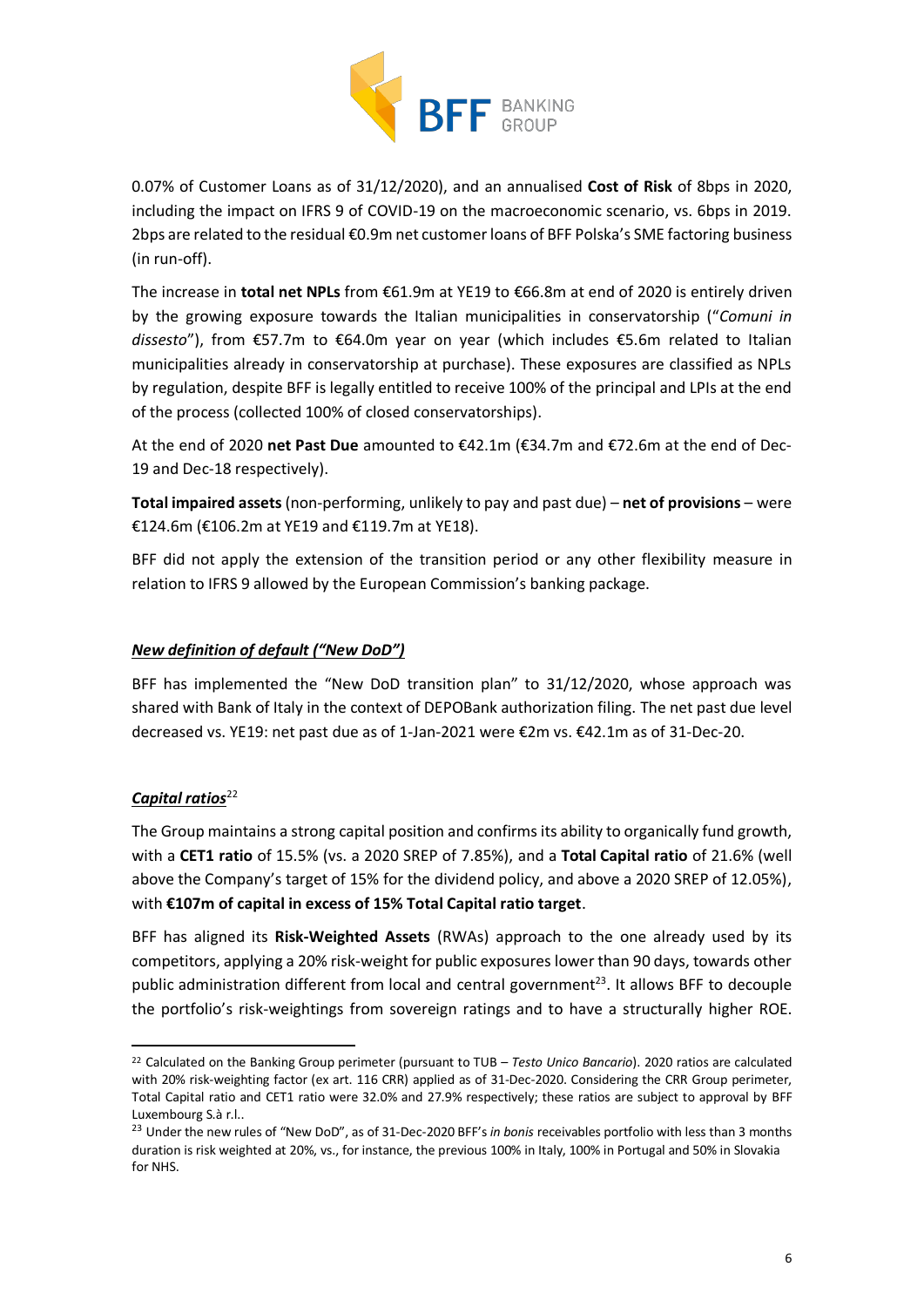

Following this, at YE20 RWAs decreased to €1.6bn, with a **density**<sup>24</sup> of 40% vs. 59% at YE19 and 63% at YE18.

As a consequence, CET1 and Total Capital ratios were positively impacted by 4.5% and 6.6% respectively.

Both ratios exclude the 2019 Dividend of €70.9m and the €97.6m of FY20 Adjusted Net Income; therefore, BFF has currently **c. €169m accrued dividends** ready to be paid (BFF is waiting for Bank of Italy clarifications as of timing<sup>25</sup>). Total Capital ratio and CET1 ratio would be respectively 26.0% and 32.1% including such accrued dividends.

BFF did not to apply any of the ECB/EBA emergency measure or the European Commission's banking package for COVID-19.

\*\*\*

## *Acquisition of DEPObank – Banca Depositaria Italiana S.p.A. ("DEPObank")*

Both banks' Shareholders' Meeting approved the merger: the closing of the transaction and the merger of DEPObank are expected in 1Q 2021. The new combined entity will be presented to financial community soon after closing.

€9.9m of transaction and integration costs were already expensed in BFF at YE20. Approximately 90% of total SG&A cost savings are already contractually locked from closing date.

# *Shareholding structure*

Following the merger by incorporation of DEPObank into BFF, the expected free float will be still  $>$ 80%, with Equinova (main DEPObank's shareholder)<sup>26</sup> receiving a 7.6% stake in the combined entity.

**\*\*\***

# *ESG*

BFF has a strong commitment towards responsible and sustainable growth, and is aligned to public companies' governance best practices: in 2020 it was the only Italian listed company to publish, on a voluntary basis, the consolidated Non-Financial Disclosure<sup>27</sup>. 2<sup>nd</sup> Non-Financial *Disclosure* will be published with 2020 Annual Reports.

As to the *Environmental*, BFF has, by industry, a low exposure to environmental risk, even if it has set a solid path to minimize environmental footprint, for instance through a progressive

<sup>24</sup> Calculated as RWAs/Customer Loans.

<sup>&</sup>lt;sup>25</sup> See also the press release o[f 28](https://investor.bffgroup.com/en/press-releases/postponement-of-the-proposed-dividend-distribution-ordinary-shareholders-meeting)<sup>[th](https://investor.bffgroup.com/en/press-releases/postponement-of-the-proposed-dividend-distribution-ordinary-shareholders-meeting)</sup> [January](https://investor.bffgroup.com/en/press-releases/postponement-of-the-proposed-dividend-distribution-ordinary-shareholders-meeting) [2021.](https://investor.bffgroup.com/en/press-releases/postponement-of-the-proposed-dividend-distribution-ordinary-shareholders-meeting)

<sup>&</sup>lt;sup>26</sup> Equinova UK HoldCo Limited is a holding company of Advent International Corporation, Bain Private Equity Europe LLP and Clessidra SGR S.p.A., that hold a stake of 91% of DEPObank's share capital, while the remaining shares are held by other Italian banks, as of 30<sup>th</sup> June 2020.

<sup>27</sup> The *Non-Financial Disclosure* published in 2020 is related to 2019 ESG data.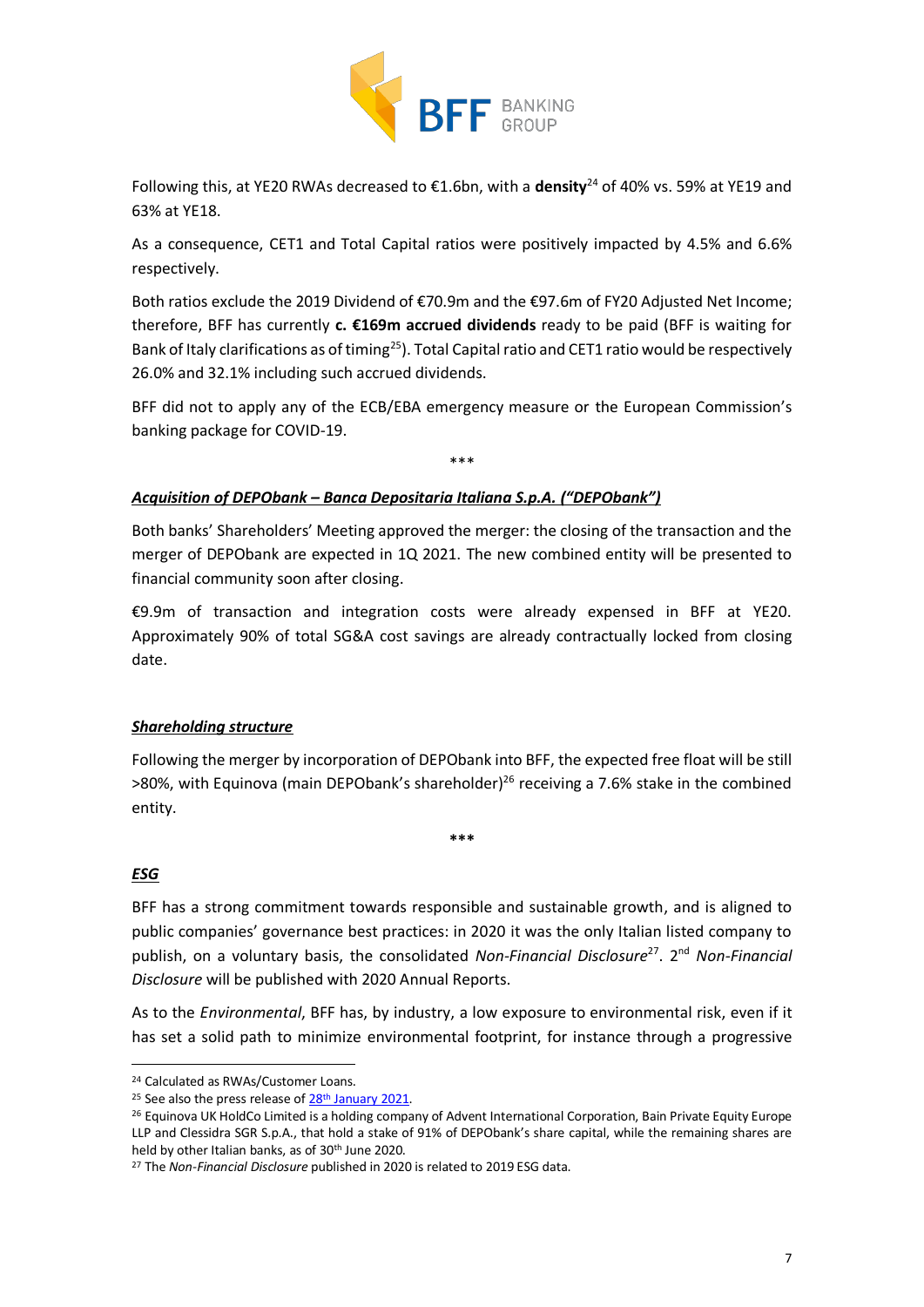

relocation of offices in green buildings (Spain: LEED Platinum certification, the top score; Poland: LEED Gold certification), and 60% reduction of paper consumption through digitalisation process.

Asto *Social*, BFF's goals are addressed to (i) the well-being of the community and the employees, through charitable initiaves (e.g. donations) and #25.535hrs of training in 2020 (approximately 48hrs per employee), and (ii) responsible product offering, with specific sales policy for workforce. Besides, 2021 performance management program is based on EBTDA risk-adjusted, to guarantee a sustainable growth and to protect asset risk.

As to *Governance*, BFF is one of the few Italian public companies, striving for best corporate governance standards, and it is compliant with the Self-Regulation Code. As of today, the Board of Directors carries out an annual self-evaluation, keeps a regular meeting of independents, has a 67% presence of independents, counts 44% of female members and 33% non-Italian, and has a *Group CEO* succession plan.

\*\*\*

#### *Governance*

As accurately described in the paragraph on "ESG", BFF is now a true public company, and has implemented the best governance standards among peers, starting from process of Board of Directors renewal and Board Members slate submission. On the basis of 2020 Board selfassessment, BFF Board of Directors has published guidelines on its quali-quantitative composition, with the support of a leading independent advisor, and will approve its own board members' slate, in line with public companies' best practices, on 17-Feb-21, with publication by no later than 23-Feb-21. The Board of Directors is also committed to have more than half of its board candidates as independent in its slate for the Board renewal at the AGM on 25-Mar-2021. One independent director will be designated by Equinova.

\*\*\*

### *Significant events after the end of the 2020 full year reporting period*

- On 19<sup>th</sup> January 2021 the Guidelines for Shareholders on the quali-quantitative composition of the Board of Directors and for the preparation of the Board members' slate were approved by the Board of Directors and made available to the public.
- On 22<sup>nd</sup> January 2021 Moody's confirmed again all Banca Farmafactoring S.p.A. ratings, with Developing outlook for the Long-term Issuer Rating ("Ba1") and Positive outlook for the Long-term Bank Deposits Rating ("Baa3"). The Developing outlook reflects the agency's view that there could be positive or negative pressure on the rating, depending on the successful execution of the acquisition of DEPObank, expected to be completed by the end of 1Q 2021.
- Since the Bank of Italy informed BFF to be unable to provide, before the Shareholders' Meeting called on 28<sup>th</sup> January 2021, a written response to the request made by BFF on 17<sup>th</sup>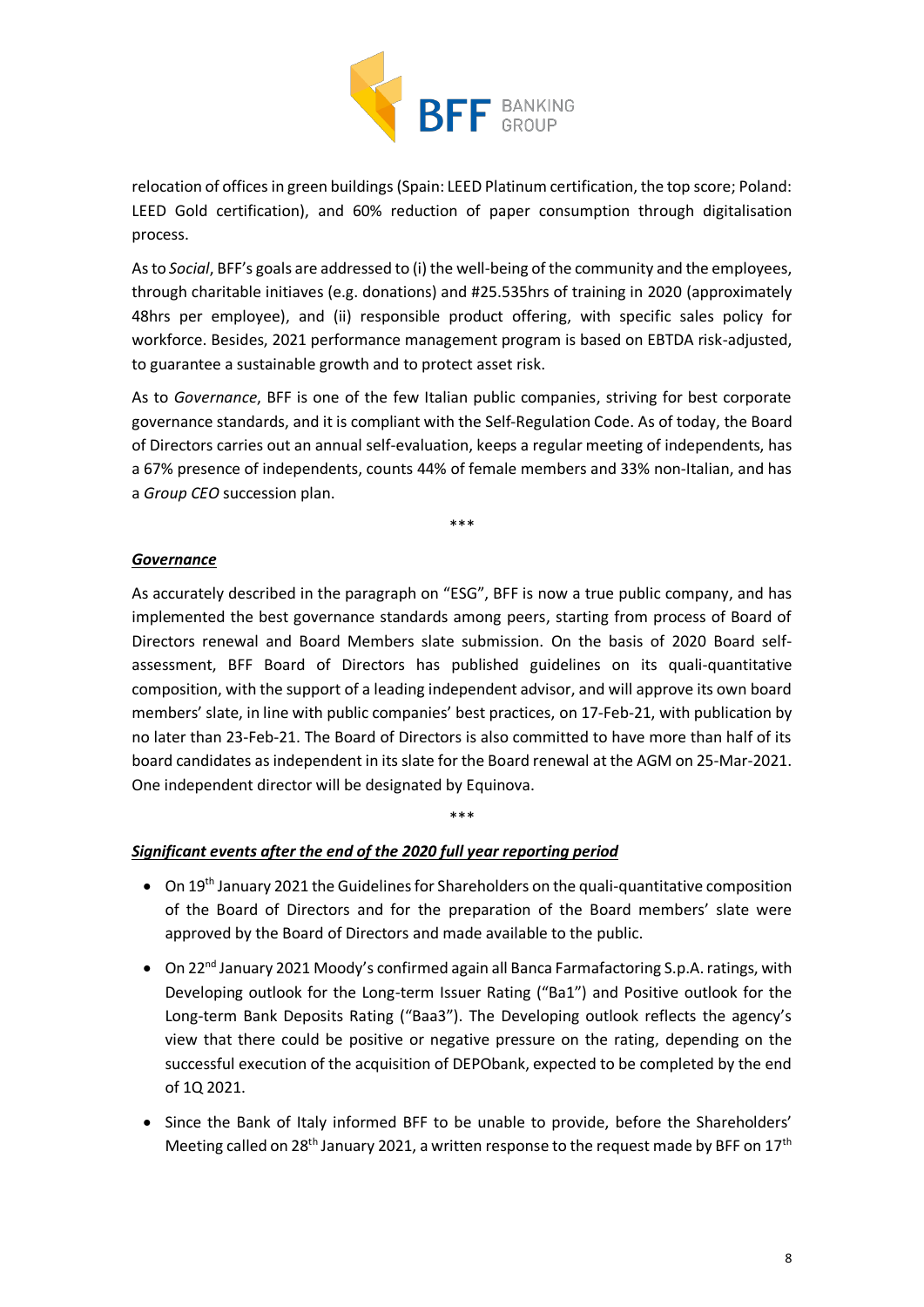

December 2020 to proceed with the 2019 Dividend distribution, on 28<sup>th</sup> [January 2021 B](https://investor.bffgroup.com/documents/20152/0/2021.01.28_BFF+-+PR_Postponement+of+the+proposed+dividend+distribution.pdf/89629c03-4c08-e256-f646-909e425f3453)FF's [Board of Directors](https://investor.bffgroup.com/documents/20152/0/2021.01.28_BFF+-+PR_Postponement+of+the+proposed+dividend+distribution.pdf/89629c03-4c08-e256-f646-909e425f3453) resolved to give a mandate to the Chairman, during the ordinary Shareholders' Meeting, to refrain from putting to vote the proposed resolution on 2019 profits distribution, and it confirmed the commitment to distribute the 2019 Dividend of €70.9m as soon as possible, in compliance with the regulator's indications.

• On 28<sup>th</sup> January 2021 the extraordinary S[hareholders' Meeting of](https://investor.bffgroup.com/documents/20152/0/2021.01.28_BFF+-+PR_Extraordinary+Shareholders%E2%80%99+Meeting+.pdf/b068401a-0082-6c78-eea4-4d4f01e59c96) Banca Farmafactoring [S.p.A.](https://investor.bffgroup.com/documents/20152/0/2021.01.28_BFF+-+PR_Extraordinary+Shareholders%E2%80%99+Meeting+.pdf/b068401a-0082-6c78-eea4-4d4f01e59c96) resolved, *inter alia*, (i) to approve the merger plan by incorporation of DEPObank into BFF, (ii) to increase BFF's share capital through the issuance of 14,043,704 new BFF ordinary shares to service the merger, and (iii) the change of the company name to "BFF Bank S.p.A.", and the change of the name of the related banking group to "BFF Banking Group", with effect from the effective date of the merger.

\*\*\*

#### *Statement of the Financial Reporting Officer*

The Financial Reporting Officer, Carlo Zanni, declares, pursuant to paragraph 2 of article 154-*bis* of the Consolidated Law on Finance ("*Testo Unico della Finanza*"), that the accounting information contained in this press release corresponds to the document results, accounting books and records of the Company.

\*\*\*

#### *Earnings call*

The FY 2020 results will be presented today at 14:30 CET (13:30 WET) during a conference call, which can be followed either by dialling the numbers or by clicking on the audio link indicated in the invitation published in the *[Investors > Key Figures](file:///C:/Users/Belingheri/AppData/Local/Microsoft/Windows/INetCache/Content.Outlook/EXYLMOLJ/investor.bffgroup.com/en/key-figures)* section of the Group website.

\*\*\*

This press release is available on-line on BFF Group's website [www.bffgroup.com](https://www.bffgroup.com/en/home) within the section *Investors > Press Releases*.

#### **BFF Banking Group**

BFF Banking Group, listed on the Milan Stock Exchange since 2017, is the leading player specialised in the management and non-recourse factoring of trade receivables due from the Public Administrations in Europe. The Group operates in Italy, Croatia, Czech Republic, France, Greece, Poland, Portugal, Slovakia and Spain. It is also active in Germany, The Netherlands and Ireland with on-line term deposits, by serving a total of 12 Countries across Europe. In 2019 it reported a consolidated Adjusted Net Profit of € 97.6 million, with a 15.5% Group CET1 ratio at the end of December 2020. **www.bffgroup.com**

#### **Contacts**

**Investor Relations** Caterina Della Mora, Claudia Zolin [investor.relations@bffgroup.com](mailto:investor.relations@bffgroup.com)

**Media Relations** Alessia Barrera, Gianluca Basciu [newsroom@bffgroup.com](mailto:newsroom@bffgroup.com)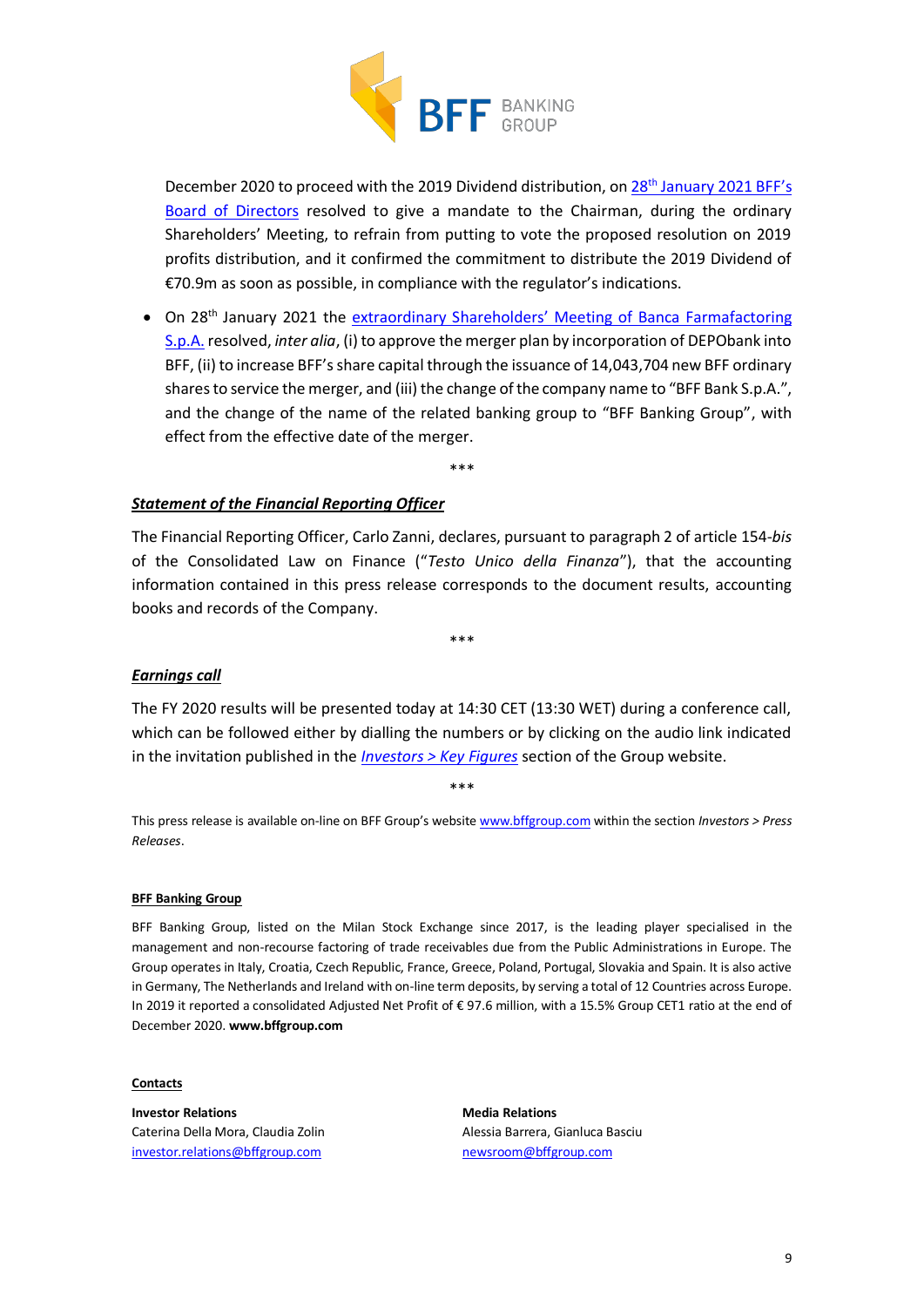

+39 02 49905 631 | +39 02 49905 620 +39 335 1295008

+39 02 49905 616 | +39 02 49905 623 +39 340 3434065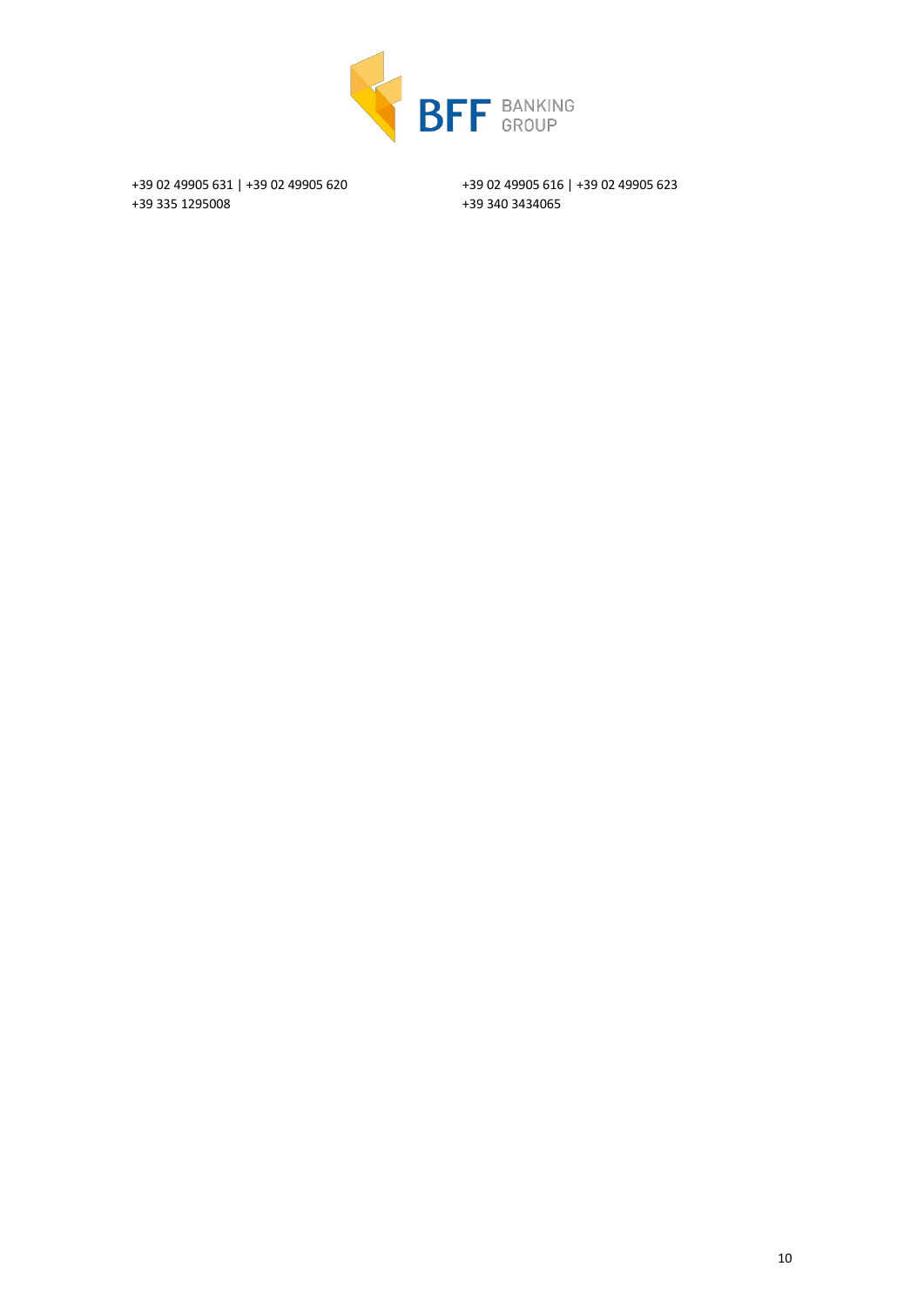

# **Consolidated Balance Sheet** *(Values in €)<sup>28</sup>*

| <b>Assets</b>                                                  | 31/12/2019    | 31/12/2020    |
|----------------------------------------------------------------|---------------|---------------|
| Cash and cash equivalents                                      | 78,305,302    | 173,280,377   |
| Financial assets measured at fair value through profit or loss | $\Omega$      |               |
| a) financial assets held for trading                           | 0             | 0             |
| b) financial assets designated at fair value                   | Ω             | 0             |
| c) other financial assets mandatorily measured at fair value   | n             |               |
| Financial assets measured at fair value through OCI            | 82,911,963    | 163,924       |
| Financial assets measured at amortized cost                    | 5,250,716,578 | 5,780,579,449 |
| a) Due from banks                                              | 136,679,774   | 31.078.082    |
| b) Due from customers                                          | 5,114,036,805 | 5,749,501,367 |
| Hedging instruments                                            | O             | O             |
| Equity investments                                             | 94,437        | 87,944        |
| Property, plant, and equipment                                 | 17,109,160    | 18,014,021    |
| Intangible assets of which:                                    | 35,268,054    | 36,675,140    |
| - goodwill                                                     | 30,874,236    | 30,874,236    |
| Tax assets                                                     | 13,319,318    | 15,333,003    |
| a) current                                                     | 1,753,665     | 4,090,128     |
| b) deferred                                                    | 11,565,653    | 11,242,874    |
| Other assets                                                   | 11,561,531    | 27,179,709    |
| <b>Total Assets</b>                                            | 5,489,286,343 | 6,051,313,567 |

<sup>&</sup>lt;sup>28</sup> 2019 tax assets and liabilities have been restated to be comparable with 2020 figures.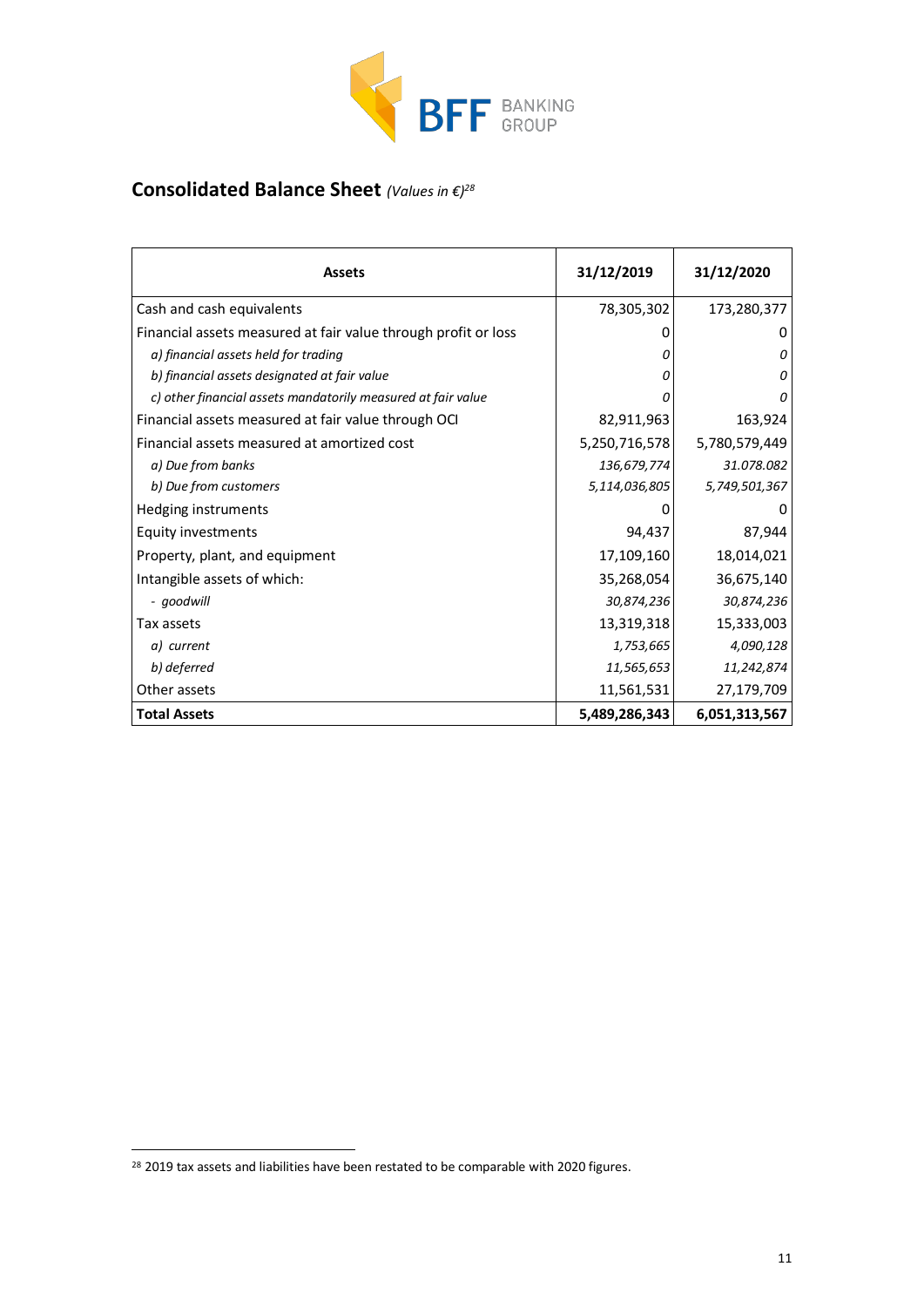

| <b>Liabilities and Equity</b>                    | 31/12/2019    | 31/12/2020    |
|--------------------------------------------------|---------------|---------------|
| Financial liabilities measured at amortized cost | 4,962,195,474 | 5,415,184,174 |
| a) deposits from banks                           | 1,142,840,644 | 1,034,654,607 |
| b) deposits from customers                       | 2,713,662,678 | 3,571,621,161 |
| c) securities issued                             | 1,105,692,152 | 808,908,406   |
| Financial Liabilities Held for Trading           |               | 0             |
| Financial liabilities designated at fair value   | 0             | 0             |
| Hedging derivatives                              | 0             | 0             |
| <b>Tax liabilities</b>                           | 77,258,861    | 83,697,710    |
| a) current                                       | 7,142,711     | 5,824,367     |
| b) deferred                                      | 70,116,150    | 77,873,344    |
| <b>Other liabilities</b>                         | 65,324,506    | 82,804,576    |
| Employee severance indemnities                   | 843,205       | 666,641       |
| Provisions for risks and charges:                | 6,412,030     | 6,381,691     |
| a) quarantees provided and commitments           | 580,428       | 527,436       |
| b) pension funds and similar obligations         | 4,313,009     | 4,776,556     |
| c) other provisions                              | 1,518,593     | 1,077,699     |
| Valuation reserves                               | 6,569,790     | 1,456,095     |
| Reserves                                         | 147,269,189   | 241,473,311   |
| Share premium                                    | 693,106       | 693,106       |
| Share capital                                    | 131,326,409   | 131,400,994   |
| Treasury shares                                  | (1,762,756)   | (3,517,312)   |
| Minority interests                               | 0             | 0             |
| Profit for the year                              | 93,156,528    | 91,072,581    |
| <b>Total Liabilities and Equity</b>              | 5,489,286,343 | 6,051,313,567 |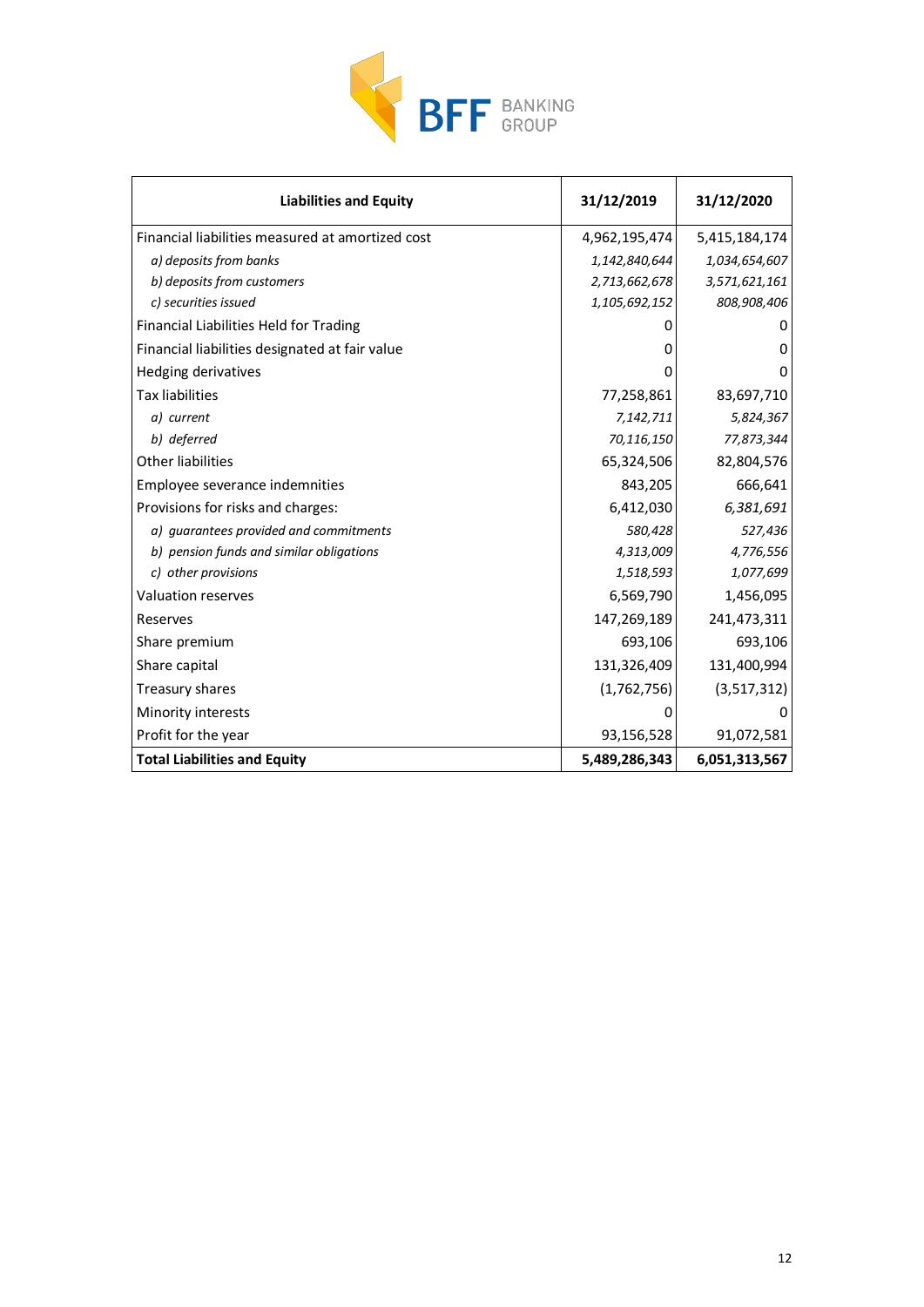

# **Consolidated Income Statement** *(Values in €)*

| <b>Profit &amp; Loss items</b>                                   | <b>FY 2019</b> | <b>FY 2020</b> |
|------------------------------------------------------------------|----------------|----------------|
| Interest and similar income                                      | 248,956,841    | 245,252,959    |
| Interest and similar expenses                                    | (48, 448, 932) | (46, 873, 268) |
| Net interest income                                              | 200,507,909    | 198,379,691    |
| Fee and commission income                                        | 6,297,736      | 6,332,699      |
| Fee and commission expenses                                      | (1,799,928)    | (1,723,137)    |
| <b>Net fees and commissions</b>                                  | 4,497,808      | 4,609,562      |
| Dividend income and similar revenue                              | 0              | 0              |
| Gains (Losses) on trading                                        | (752, 359)     | 5,931,970      |
| Fair value adjustments in hedge accounting                       | 0              | 0              |
| Gains (Losses) on disposals/repurchases of:                      | 369,770        | 418,573        |
| a) financial assets measured at amortized cost                   | 371,090        | 0              |
| b) financial assets measured at fair value through OCI           | (1, 320)       | 362,572        |
| c) financial liabilities                                         | Ω              | 56,001         |
| <b>Net banking income</b>                                        | 204,623,128    | 209,339,796    |
| Impairment losses/reversals on:                                  | (2,371,538)    | (3, 138, 955)  |
| a) receivables and loans                                         | (2, 382, 840)  | (3, 150, 236)  |
| b) available-for-sale financial assets                           | 11,302         | 11,281         |
| Net profit from banking activities                               | 202,251,590    | 206,200,842    |
| Net profit from financial and insurance activities               | 202,251,590    | 206,200,842    |
| Administrative expenses:                                         | (79, 524, 661) | (86, 413, 528) |
| a) personnel costs                                               | (40,098,036)   | (41, 352, 616) |
| b) other administrative expenses                                 | (39, 426, 625) | (45,060,913)   |
| Net provisions for risks and charges:                            | (3, 190, 458)  | (989, 294)     |
| a) guarantees provided and commitments                           | (375, 731)     | 41,956         |
| b) pension funds and similar obligations                         | (2,814,727)    | (1,031,250)    |
| Net adjustments to/writebacks on property, plant, and equipment  | (3, 173, 576)  | (3,429,853)    |
| Net adjustments to/writebacks on intangible assets               | (1,887,121)    | (2,090,399)    |
| Other operating income/expenses                                  | 7,233,967      | 10,435,530     |
| Operating expenses                                               | (80, 541, 849) | (82, 487, 544) |
| Profit before tax from continuing operations                     | 121,709,741    | 123,713,298    |
| Income taxes on profit from continuing operations                | (28, 553, 213) | (32, 640, 717) |
| Profit after taxes from continuing operations                    | 93,156,528     | 91,072,581     |
| Profit for the year                                              | 93,156,528     | 91,072,581     |
| Profit for the year attributable to owners of the Parent Company | 93,156,528     | 91,072,581     |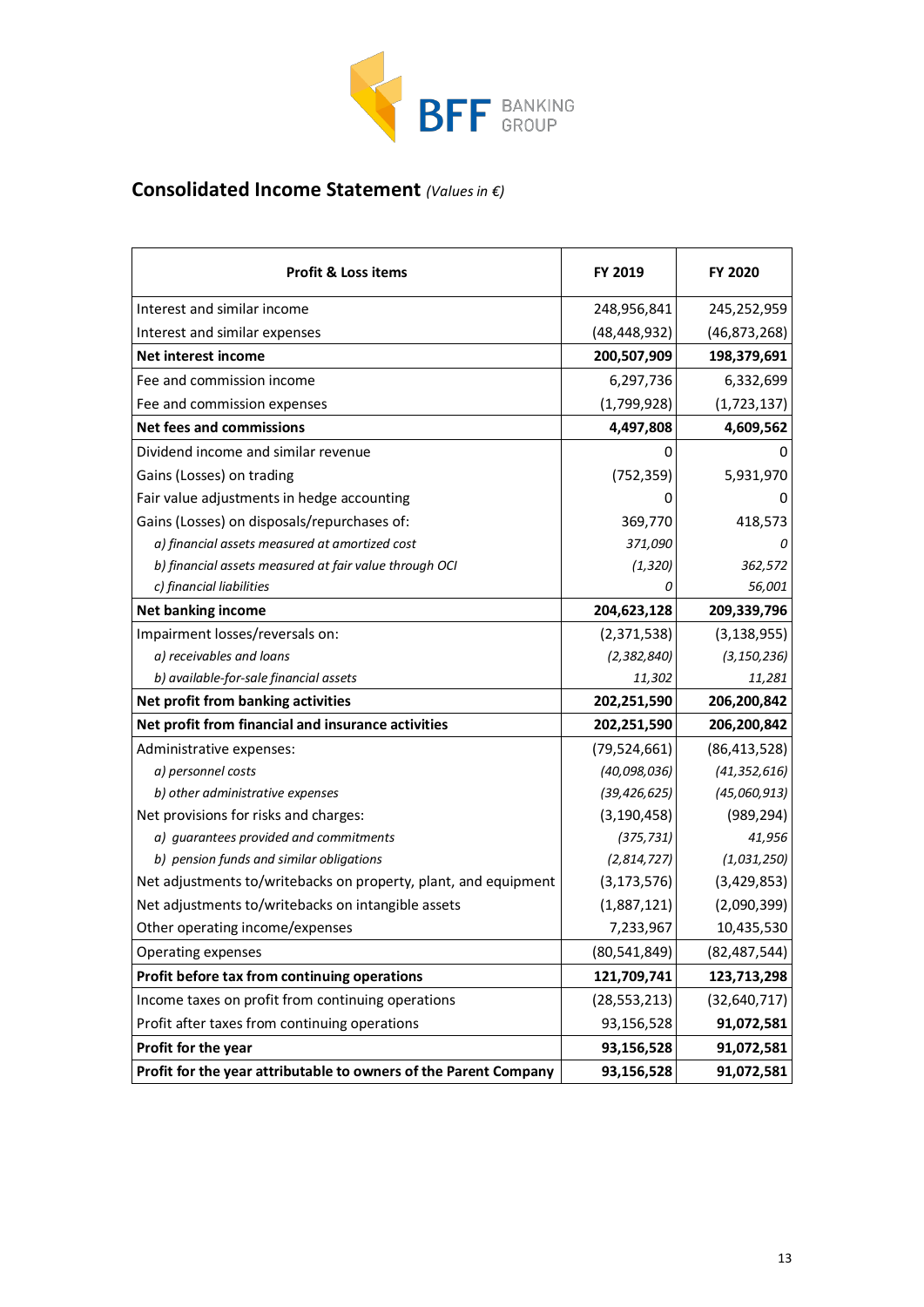

# **Consolidated Capital Adequacy – BFF Banking Group ex TUB**

|                                     | 31/12/2018<br>Values in $\epsilon m$ (before 20% RW<br>application) | 31/12/2019<br>(excluding 2019<br>Dividend and<br>before 20% RW<br>application) | 31/12/2020<br>(excluding 2019<br>Dividend and<br>before 20% RW<br>application) | 31/12/2020<br>(excluding 2019<br><b>Dividend and</b><br>after 20% RW<br>application) |
|-------------------------------------|---------------------------------------------------------------------|--------------------------------------------------------------------------------|--------------------------------------------------------------------------------|--------------------------------------------------------------------------------------|
| <b>Credit and Counterparty Risk</b> | 151.3                                                               | 160.6                                                                          | 166.7                                                                          | 96.6                                                                                 |
| Market Risk                         | 0.0                                                                 | 0.0                                                                            | 0.0                                                                            | 0.0                                                                                  |
| <b>Operational Risk</b>             | 29.6                                                                | 32.5                                                                           | 32.6                                                                           | 32.6                                                                                 |
| <b>Total Capital Requirements</b>   | 181.0                                                               | 193.1                                                                          | 199.3                                                                          | 129.3                                                                                |
| <b>Risk Weighted Assets (RWAs)</b>  | 2,262.4                                                             | 2,413.6                                                                        | 2,490.9                                                                        | 1,615.7                                                                              |
|                                     |                                                                     |                                                                                |                                                                                |                                                                                      |
| CET <sub>I</sub>                    | 246.4                                                               | 263.9                                                                          | 275.5                                                                          | 251.1                                                                                |
| Tier I                              | 0.0                                                                 | 0.0                                                                            | 0.0                                                                            | 0.0                                                                                  |
| <b>Tier II</b>                      | 98.2                                                                | 98.2                                                                           | 98.2                                                                           | 98.2                                                                                 |
| <b>Own Funds</b>                    | 344.6                                                               | 362.1                                                                          | 373.7                                                                          | 349.4                                                                                |
|                                     |                                                                     |                                                                                |                                                                                |                                                                                      |
| <b>CET 1 Capital ratio</b>          | 10.9%                                                               | 10.9%                                                                          | 11.1%                                                                          | 15.5%                                                                                |
| <b>Tier I Capital ratio</b>         | 10.9%                                                               | 10.9%                                                                          | 11.1%                                                                          | 15.5%                                                                                |
| <b>Total Capital ratio</b>          | 15.2%                                                               | 15.0%                                                                          | 15.0%                                                                          | 21.6%                                                                                |